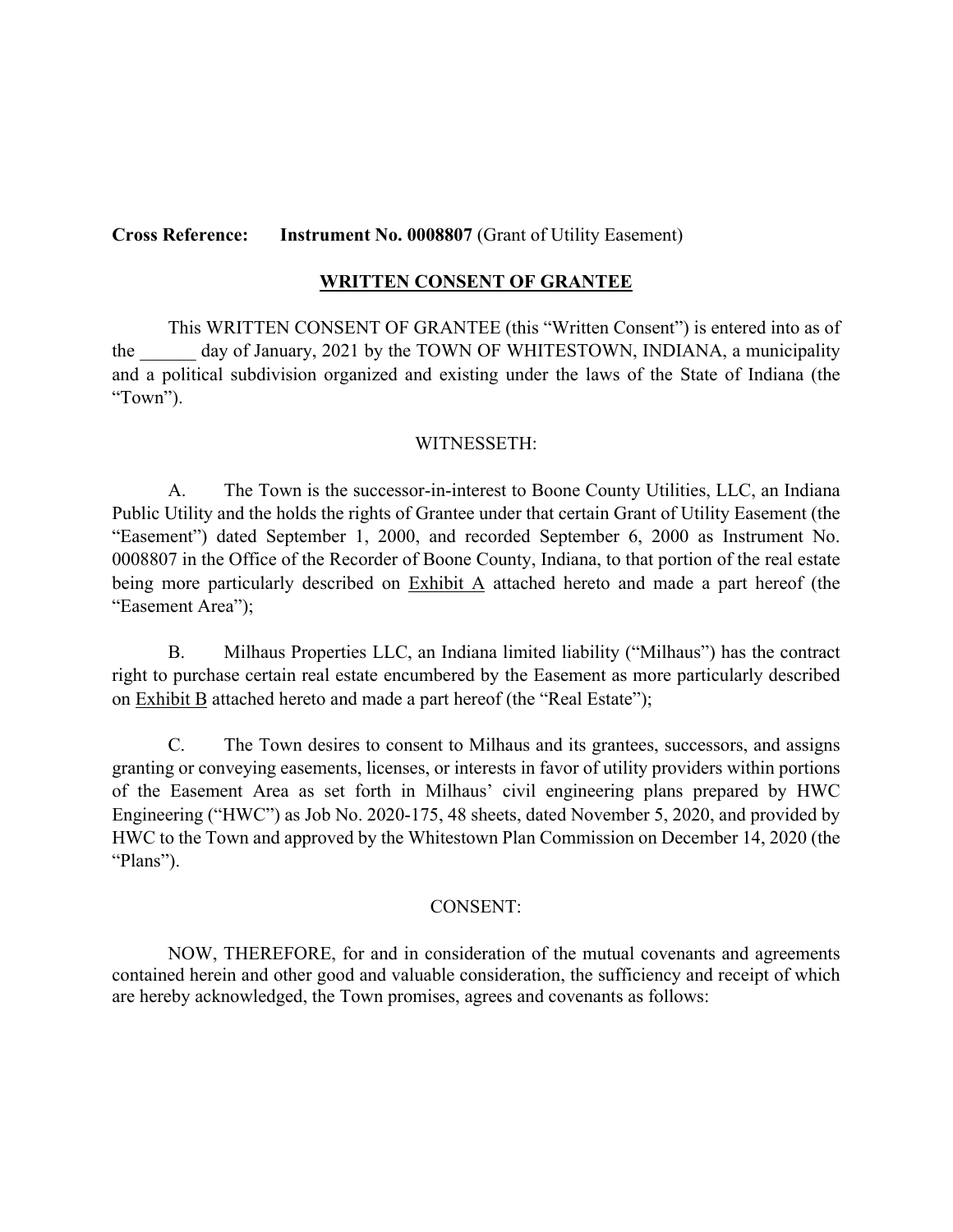1. The foregoing preambles, recitations, and definitions are made a part hereof as though such were fully set forth herein.

2. The Town confirms that it reviewed the Plans and the Plans as provided to the Town do not impair, impede, or unreasonably interfere with the exercise of the Town's rights as set forth in the Easement.

3. The Town consents to Milhaus and its grantees, successors, and assigns granting or conveying easements, license or interest in favor of utility providers in, on, over, along, under, across, and through the Easement Area as set forth in the Plans, as contemplated by the Easement.

4. This Written Consent and the rights and obligations hereby created are appurtenant to and shall run with the Real Estate, including the Easement Area.

5. To the extent anything described in this Written Consent conflicts with the Easement, this Written Consent controls.

6. The undersigned executing this Written Consent certifies that he or she is duly authorized and empowered to execute and deliver this Written Consent on behalf of the Town.

[SIGNATURES APPEAR ON THE FOLLOWING PAGES.]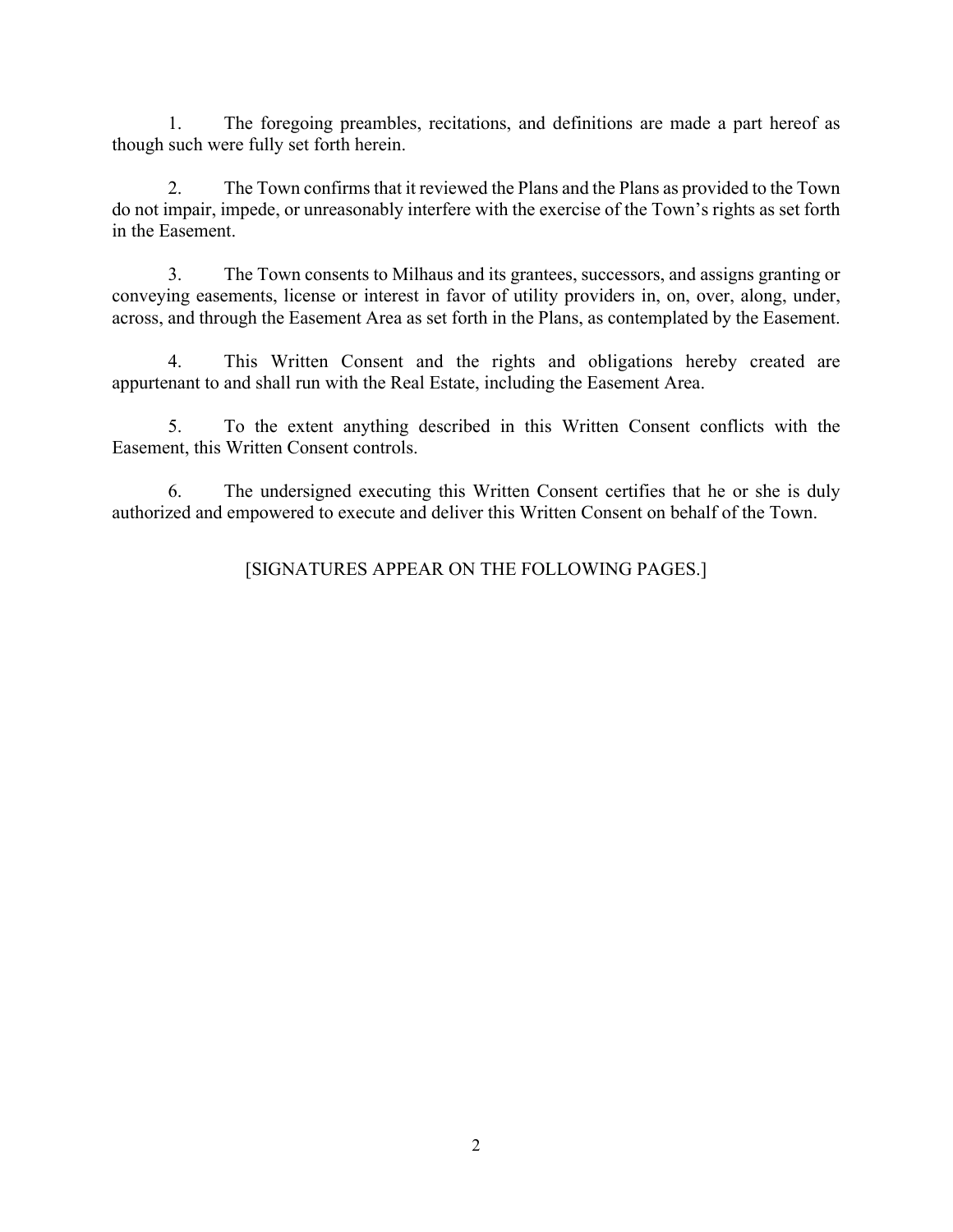## **[SIGNATURE PAGE TO WRITTEN CONSENT OF GRANTEE]**

IN WITNESS WHEREOF, this Written Consent has been executed and delivered as of the day and year first above written.

"Town"

TOWN OF WHITESTOWN, INDIANA, a municipality and a political subdivision organized and existing under the laws of the State of Indiana

| By                      |         |
|-------------------------|---------|
| Printed:                |         |
| Its:                    |         |
| <b>STATE OF INDIANA</b> |         |
| <b>COUNTY OF</b>        | $)$ SS: |

Before me, a Notary Public in and for said County and State, personally appeared  $\Box$  the  $\Box$  the  $\Box$  the  $\Box$  of the Town of Whitestown, Indiana, a municipality and political subdivision organized and existing under the laws of the State of Indiana, who, after having been duly sworn, acknowledged the execution of the foregoing Written Consent for and on behalf of said Town.

WITNESS, my hand and Notarial Seal this day of January, 2021.

 $\_$  , and the set of the set of the set of the set of the set of the set of the set of the set of the set of the set of the set of the set of the set of the set of the set of the set of the set of the set of the set of th

( ) Notary Public

 $\mathcal{L}_\mathcal{L}$  , which is a set of the set of the set of the set of the set of the set of the set of the set of the set of the set of the set of the set of the set of the set of the set of the set of the set of the set of

My Commission Expires: My County of Residence: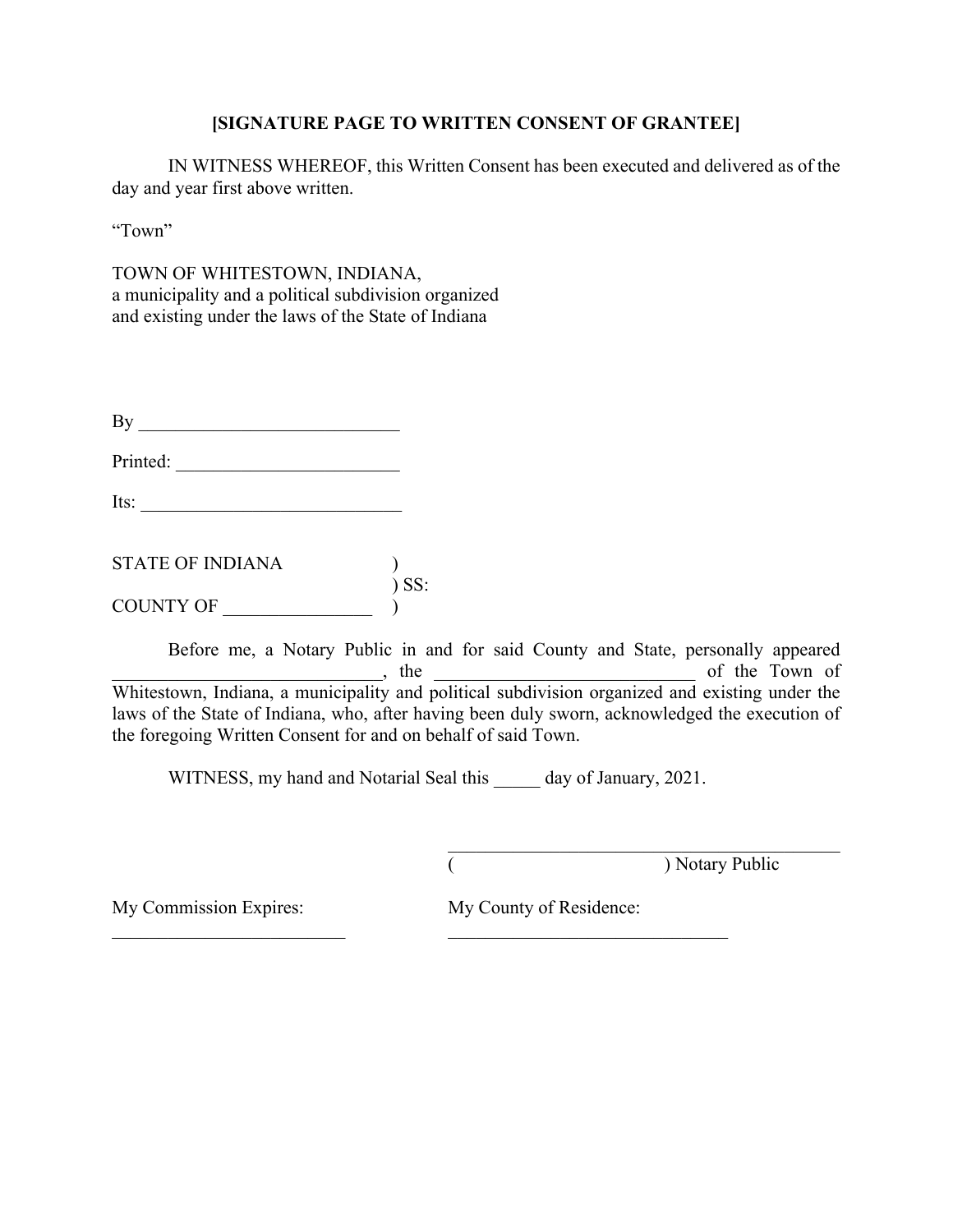## **[SIGNATURE PAGE TO WITNESS OF WRITTEN CONSENT OF GRANTEE]**

EXECUTED AND DELIVERED in my presence:

WITNESS:

By: <u>superior and the set of the set of the set of the set of the set of the set of the set of the set of the set of the set of the set of the set of the set of the set of the set of the set of the set of the set of the se</u>

Printed:

STATE OF INDIANA )  $\sum$  SS: COUNTY OF

Before me, a Notary Public in and for said County and State, personally appeared \_\_\_\_\_\_\_\_\_\_\_\_\_\_\_\_\_\_\_\_\_\_\_\_\_\_\_\_\_\_\_\_\_\_\_\_\_\_\_\_\_\_\_\_\_, being known or proved to be the person whose name is subscribed as a witness to the foregoing instrument, who, being duly sworn by me, deposes and says that the foregoing instrument was executed and delivered by \_\_\_\_\_\_\_\_\_\_\_\_\_\_\_\_\_\_\_\_\_, the \_\_\_\_\_\_\_\_\_\_\_\_\_\_\_\_\_\_\_\_\_\_ of the Town of Whitestown, Indiana, a municipality and political subdivision organized and existing under the laws of the State of Indiana, in the foregoing witness' presence.

WITNESS, my hand and Notarial Seal this day of January, 2021.

(Bernard Communication Contract Communication Communication Communication Communication Communication Communication Communication Communication Communication Communication Communication Communication Communication Communic

My Commission Expires: My County of Residence:

This instrument prepared by, and return to after recording: Timothy D. Schuster, Attorney at Law, Wooden & McLaughlin, LLP, One Indiana Square, Suite 1800, Indianapolis, Indiana 46204. I affirm, under the penalties for perjury, that I have taken reasonable care to redact each Social Security number in this document, unless required by law. [*Timothy D. Schuster*]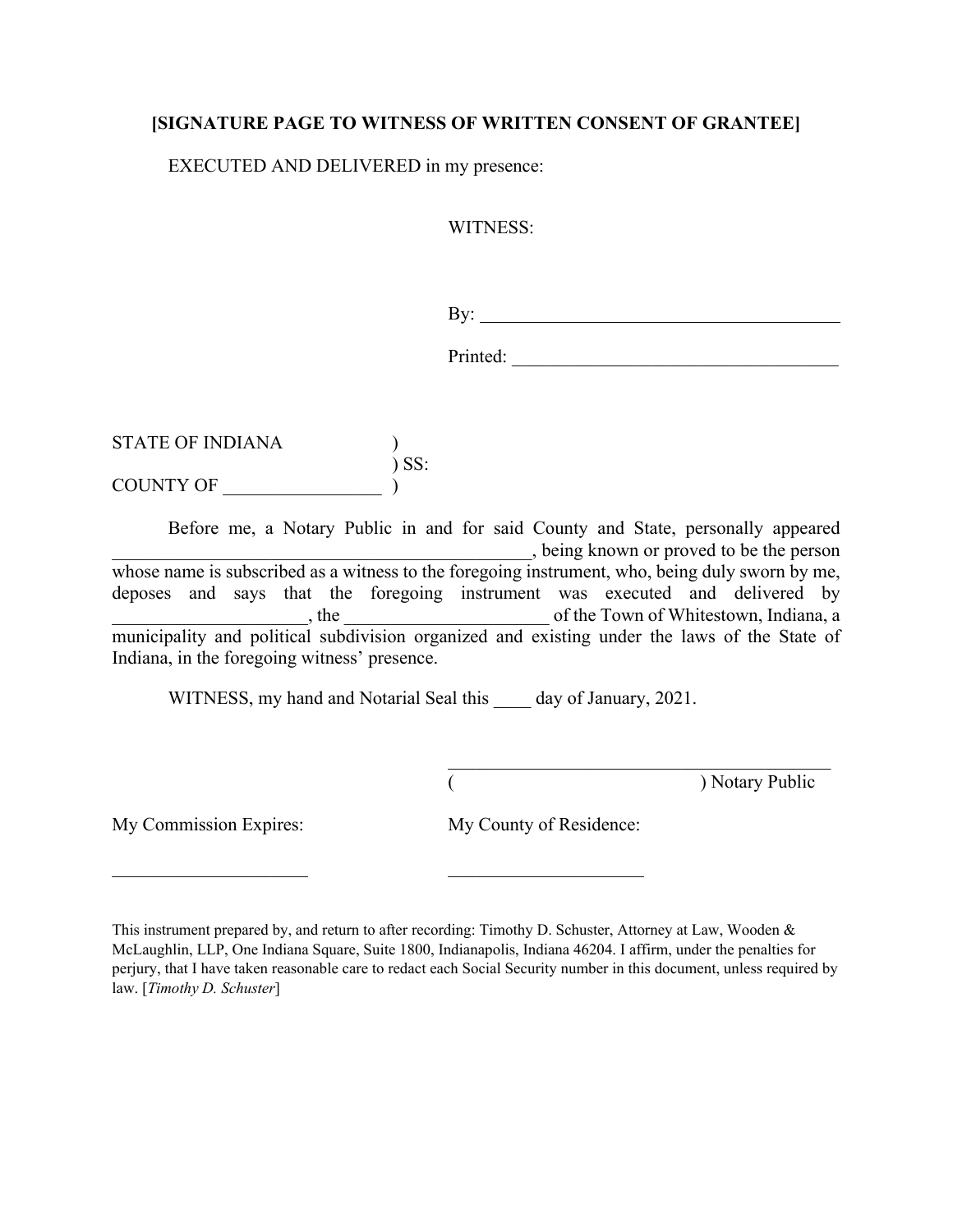# **Exhibit A**

## Easement Area

A part of the Northwest Quarter of Section 7, Township 17 North, Range 2 East, in Boone County, Indiana, being described as follows:

Commencing at the Northwest corner of the Northeast Quarter of the Northwest Quarter of Section 7, Township 17 North, Range 2 East; thence North 88 degrees, 52 minutes, 50 seconds West along the North line of the Quarter Section a distance of 247.46 feet to the eastern R.O.W. line of U.S. 52 (Indianapolis Road), thence following said R.O.W. line for a distance of 102.89 feet, thence South 88 degrees, 52 minutes, 50 seconds East a distance of 165.31 feet, to the Point of Beginning, thence South 88 degrees, 52 minutes, 50 second East a distance of 16.14 feet, thence South 88 degrees, 38 minutes, 40 seconds East a distance of 1031.63 feet to the Southwest limited access right-of-way line of Interstate Highway No. 65, thence South 31 degrees, 58 minutes, 10 seconds East 484.96 feet along said right-of-way line to the West rightof-way line of County Road 650 East, thence South 0 degrees, 36 minutes, 35 seconds West 80.00 feet, thence North 89 degrees, 23 minutes, 25 seconds West a distance of 30 feet, thence North 0 degrees, 36 minutes, 35 seconds East a distance of 89.80 feet, thence North 31 degrees, 58 minutes, 10 seconds West 449.76 feet, thence North 88 degrees, 38 minutes, 40 seconds West 1020.37 feet, thence North 88 degrees, 52 minutes, 50 seconds West 16.61 feet, thence North 1 degree, 7 minutes, 10 seconds East 20.00 feet to the Point of Beginning, containing 0.75 acres, more or less.

Subject to all existing legal rights-of-way and easements of record.